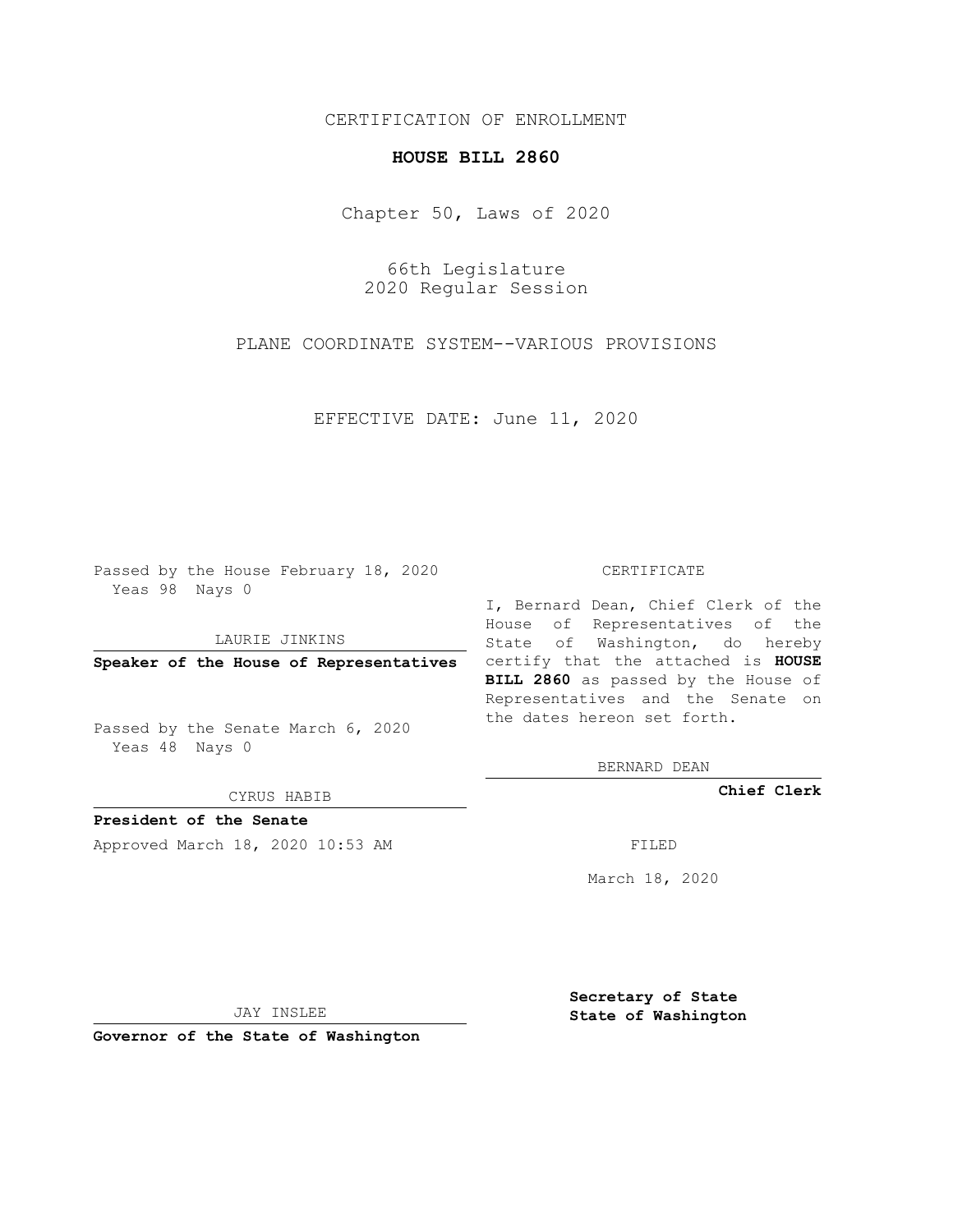## **HOUSE BILL 2860**

Passed Legislature - 2020 Regular Session

**State of Washington 66th Legislature 2020 Regular Session**

**By** Representatives Orcutt and Fey

Read first time 01/27/20. Referred to Committee on Rural Development, Agriculture, & Natural Resources.

 AN ACT Relating to the Washington plane coordinate system; amending RCW 58.20.140, 58.20.160, 58.20.180, 58.20.200, 58.20.210, and 58.20.220; adding new sections to chapter 58.20 RCW; and repealing RCW 58.20.110, 58.20.120, 58.20.130, 58.20.150, 58.20.170, 5 and 58.20.190.

6 BE IT ENACTED BY THE LEGISLATURE OF THE STATE OF WASHINGTON:

7 NEW SECTION. **Sec. 1.** A new section is added to chapter 58.20 8 RCW to read as follows:

9 The definitions in this section apply throughout this chapter 10 unless the context clearly requires otherwise.

11 (1) "Metadata" means data that describes other data. For the 12 purposes of this chapter, metadata means geodetic reference system 13 utilized, applicable epoch, statement of relative accuracy, and date 14 of observation at a minimum. Additional metadata is encouraged if it 15 adds value.

16 (2) "NGS" means the national ocean service's national geodetic 17 survey of the national oceanic and atmospheric administration, United 18 States department of commerce, or its successor.

19 (3) "NSRS" means the national spatial reference system or its 20 successor.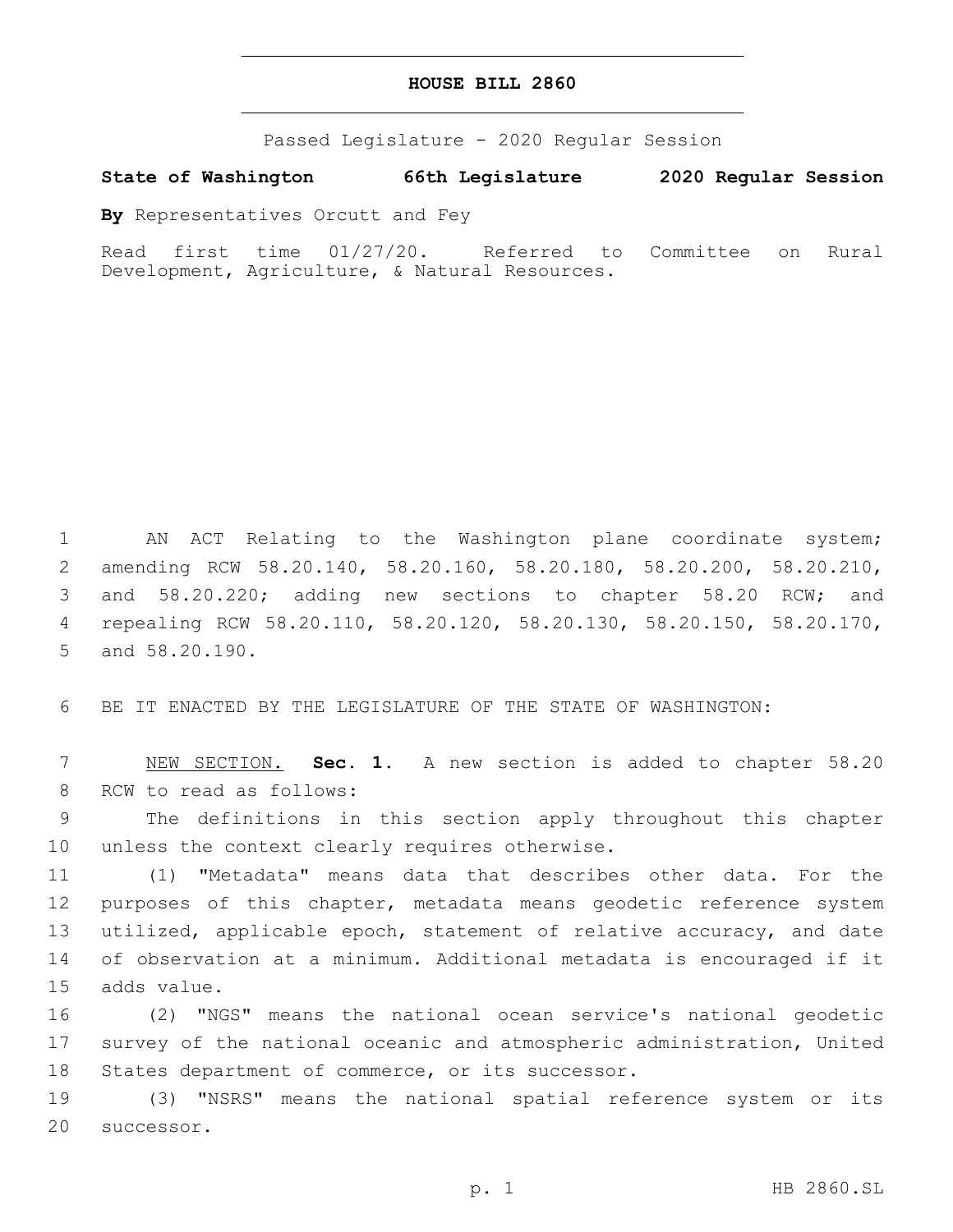(4) "WPCS" means the Washington plane coordinate system, the system of plane coordinates under this chapter that is identical to the state plane coordinate system as defined for the state of 4 Washington by NGS.

 NEW SECTION. **Sec. 2.** A new section is added to chapter 58.20 6 RCW to read as follows:

 The most recent version of the state plane coordinate system for the state of Washington, which has been established by NGS, based on the NSRS, for defining and stating the positions or locations of points on the surface of the earth within the state of Washington must be known as the "Washington plane coordinate system."

 **Sec. 3.** RCW 58.20.140 and 1989 c 54 s 12 are each amended to 13 read as follows:

14 ((As established for use in the north zone, the)) The Washington 15 plane coordinate system ( $(\overline{ef} - 1983)$ ) shall be named, and in any land description in which it is used it shall be designated, the 17 "Washington plane coordinate system ((of 1983))," ((north zone)) and 18 the zone used must be specified.

 ((As established for use in the south zone, the Washington coordinate system of 1983 shall be named, and in any land description 21 in which it is used it shall be designated, the "Washington 22 coordinate system of 1983, south zone."))

 NEW SECTION. **Sec. 4.** A new section is added to chapter 58.20 24 RCW to read as follows:

 (1) The plane coordinates of a point on the earth's surface, to be used in expressing the position or location of the point in the appropriate zone of the WPCS, consist of two distances, expressed in feet and decimals of a foot or meters and decimals of a meter, along with the metadata of the observations used to determine the coordinates. One of these distances, to be known as the "east x- coordinate," must give the distance east of the Y axis; the other, to be known as the "north y-coordinate," must give the distance north of the X axis. The Y axis of any zone must be parallel with the central meridian of that zone. The X axis of any zone must be at right angles 35 to the central meridian of that zone.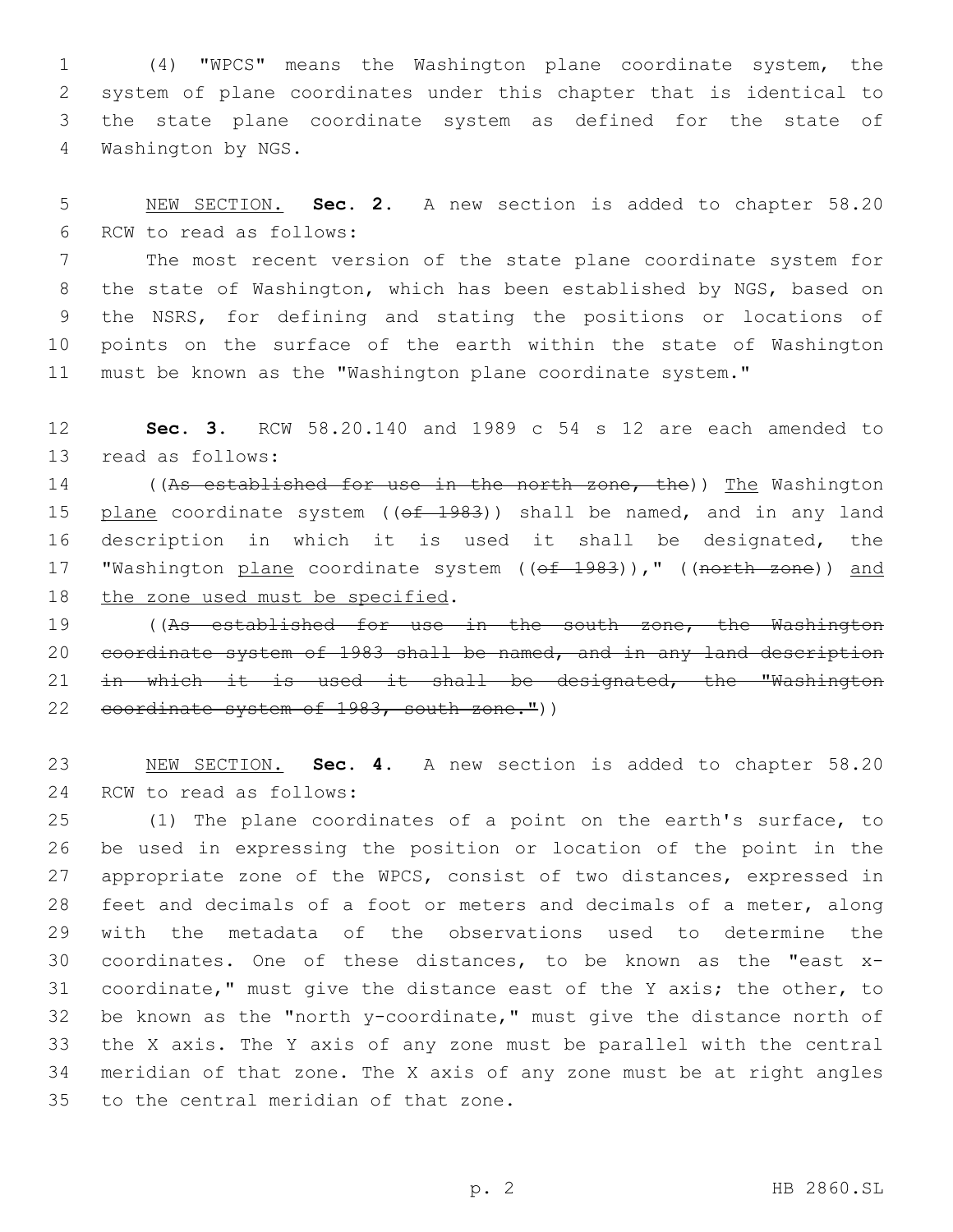1 (2) Height is the coordinate value of the vertical elements of 2 the NSRS expressed as feet or meters and identified as ellipsoid 3 height or orthometric height.

4 **Sec. 5.** RCW 58.20.160 and 1989 c 54 s 14 are each amended to 5 read as follows:

6 When any tract of land to be defined by a single description 7 extends from one ((into the other of the)) coordinate ((zones under 8 RCW 58.20.130)) zone into other zones, the positions of all points on 9 its boundaries ((may)) must be referred to ((either)) only one of the 10 zones, the zone which is used being specifically named in the 11 description along with the metadata of the observations.

12 NEW SECTION. **Sec. 6.** A new section is added to chapter 58.20 13 RCW to read as follows:

 The official geodetic datums to which geodetic coordinates including, but not limited to, latitude, longitude, ellipsoid height, orthometric height, or dynamic height are referenced within the state 17 of Washington must be as defined for the NSRS.

18 **Sec. 7.** RCW 58.20.180 and 1989 c 54 s 16 are each amended to 19 read as follows:

20 Coordinates based on the Washington plane coordinate system ((of 21 1983)), purporting to define the position of a point on a land 22 boundary, may be presented to be recorded in any public land records 23 or deed records ((if the survey method used for the determination of 24 these coordinates is established in conformity with standards and 25 specifications prescribed by the interagency federal geodetic control 26 committee, or its successor)). ((These surveys shall be connected to 27 monumented control stations that are adjusted to and published in the 28 national network of geodetic control by the national geodetic survey 29 and such connected horizontal control stations)) The method and 30 source for establishing coordinates shall be described in the land or 31 deed record. ((Standards and specifications of the committee in force 32 on the date of the survey shall apply.)) In all instances where 33 reference has been made to such coordinates in land surveys or deeds, 34 the ((scale and sea level)) combined factors shall be stated for the 35 survey lines used in computing ground distances and areas, along with 36 the metadata of the observations.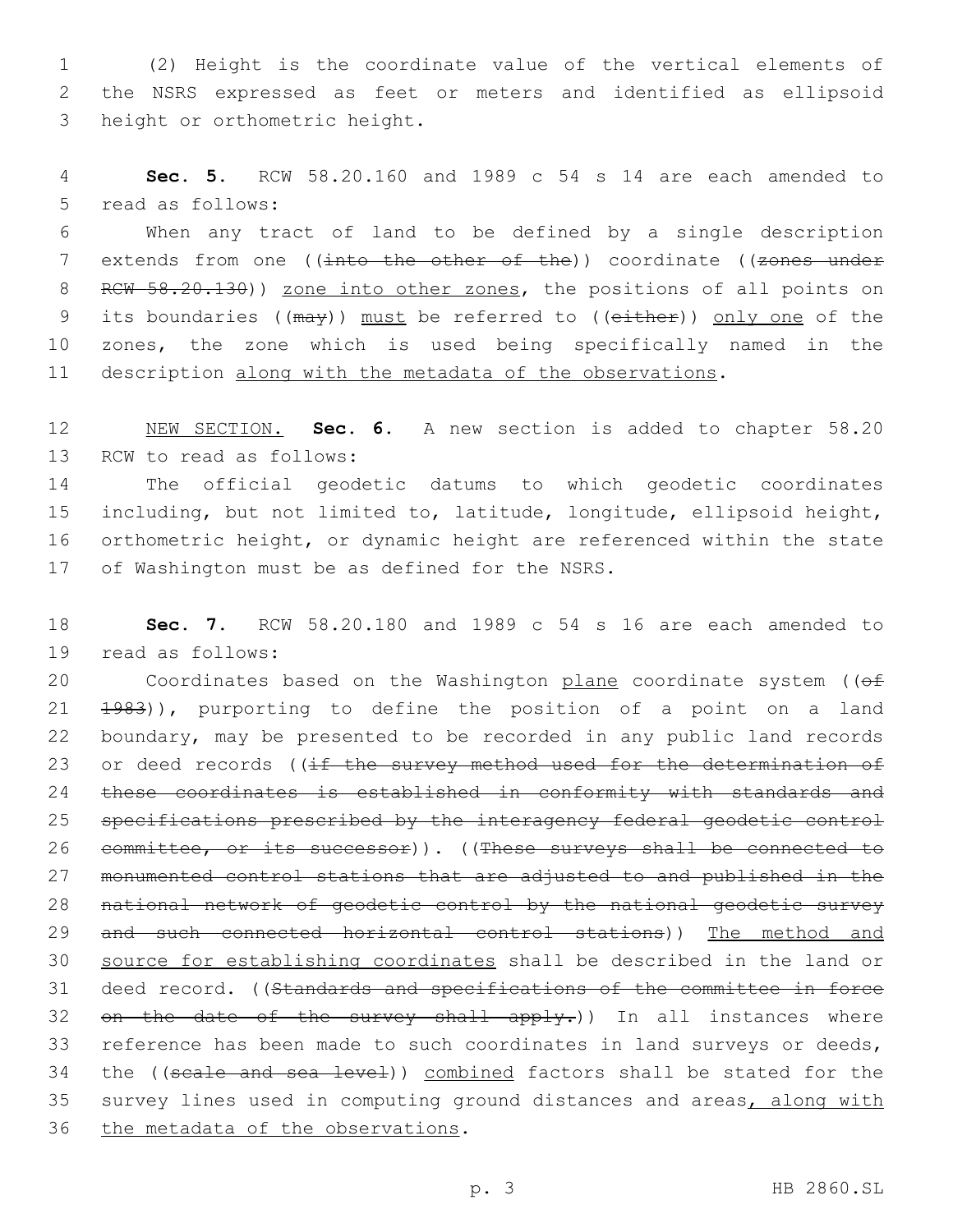((The position of the Washington coordinate system of 1983 shall be marked on the ground by horizontal geodetic control stations which have been established in conformity with the survey standards adopted by the committee and whose geodetic positions have been rigorously adjusted on the North American datum of 1983, and whose coordinates have been computed and published on the system defined in RCW 58.20.110 through 58.20.220 and 58.20.901. Any such control station may be used to establish a survey connection with the Washington 9 coordinate system of 1983.))

10 NEW SECTION. **Sec. 8.** A new section is added to chapter 58.20 11 RCW to read as follows:

12 When the values are expressed in feet, one foot equals 0.3048 13 meters, must be used as the standard foot for WPCS.

14 **Sec. 9.** RCW 58.20.200 and 1989 c 54 s 18 are each amended to 15 read as follows:

16 The use of the term "Washington plane coordinate system ((of 17 1983))" on any map, report of survey, or other document, shall be 18 limited to coordinates based on the Washington plane coordinate 19 system ( $(\overline{ef}$  1983)) as defined in this chapter.

20 **Sec. 10.** RCW 58.20.210 and 1989 c 54 s 19 are each amended to 21 read as follows:

22 Whenever coordinates based on the Washington plane coordinate 23 system ((of 1983)) are used to describe any tract of land which in 24 the same document is also described by reference to any subdivision, 25 line or corner of the United States public land surveys, the 26 description by coordinates shall be construed as supplemental to the 27 basic description of such subdivision, line, or corner contained in 28 the official plats and field notes filed of record, and in the event 29 of any conflict the description by reference to the subdivision, 30 line, or corner of the United States public land surveys shall 31 prevail over the description by coordinates.

32 **Sec. 11.** RCW 58.20.220 and 1989 c 54 s 20 are each amended to 33 read as follows:

34 Nothing contained in this chapter shall require any purchaser or 35 mortgagee to rely on a description, any part of which depends